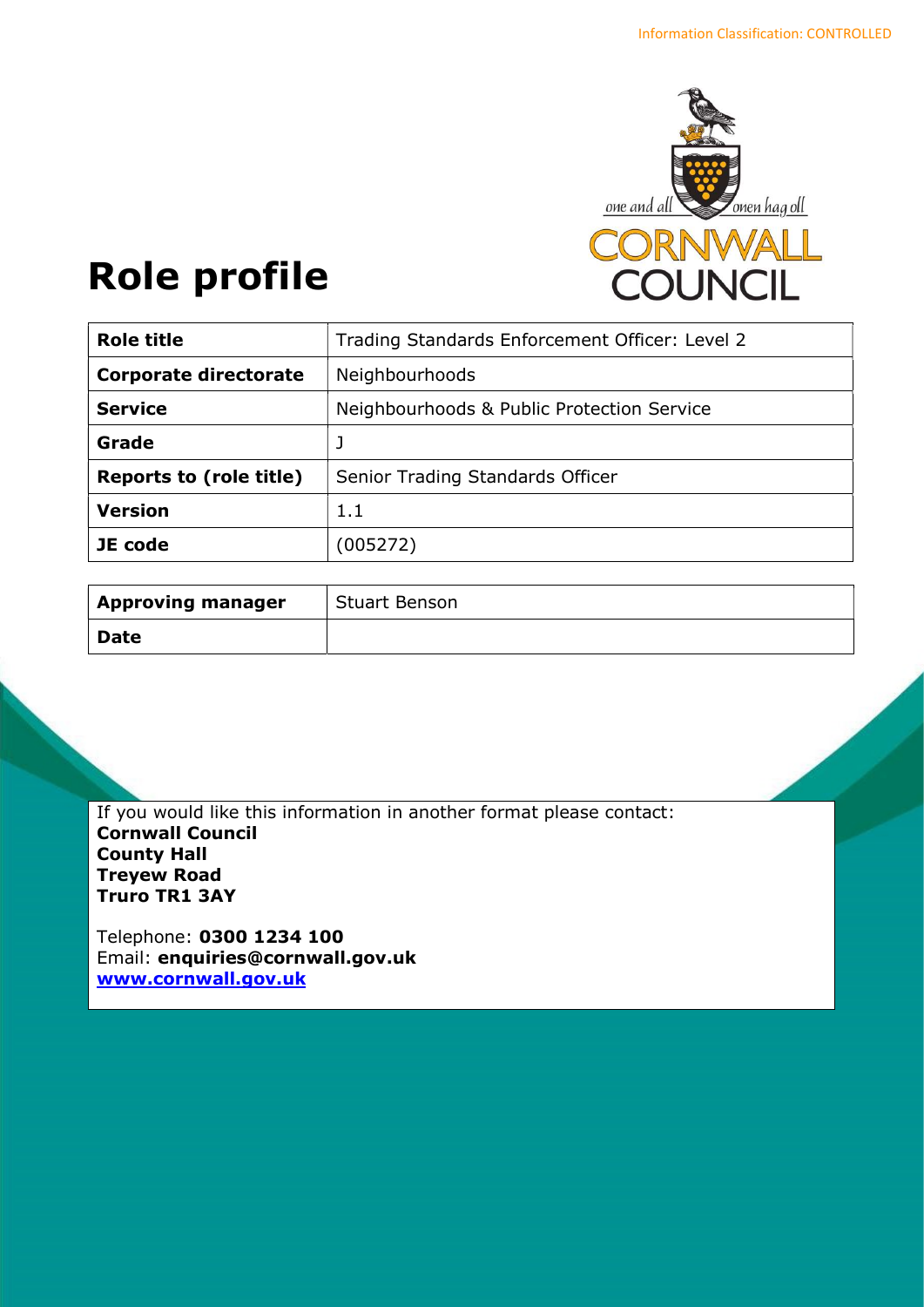# Role purpose

The role holder will deliver a range of business support and consumer protection regulatory interventions including inspection; audit; advice; sampling; investigation of complaints and formal enforcement action including service of statutory notices and submission of case reports for prosecution for which the Neighbourhoods & Public Protection Service has responsibility. (Environmental Health, Licensing, Port Health, Trading Standards.)

The role holder will contribute to the efforts to protect the health and economic wellbeing of the public and support legitimate businesses through advice, education, regulation, enforcement activities and effective partnering arrangements.

The role holder will be responsible for managing their own caseload across a wide range of legislation and will identify and deliver solutions to issues with minimal supervision from their Senior Officer and/or Team Manager. The role holder will also assist with the development of other staff and supervise other staff as part of specific investigations or projects.

The role holder will contribute effectively to the achievement of service objectives and performance targets within the Trading Standards service and to the wider vision and priorities of Cornwall Council.

# **Dimensions**

## Annual financial accountability

Financial implications:

- Seizure of goods and records, service of improvement notices, other enforcement actions having an impact on the business, etc.
- Investigation of offences carrying sentences including unlimited fines and/or 10 year imprisonment.

## Management accountability

Number of staff managed

 Work allocation and day-to-day supervision of Trading Standards Volunteers, Work Experience Placements and Student Officers.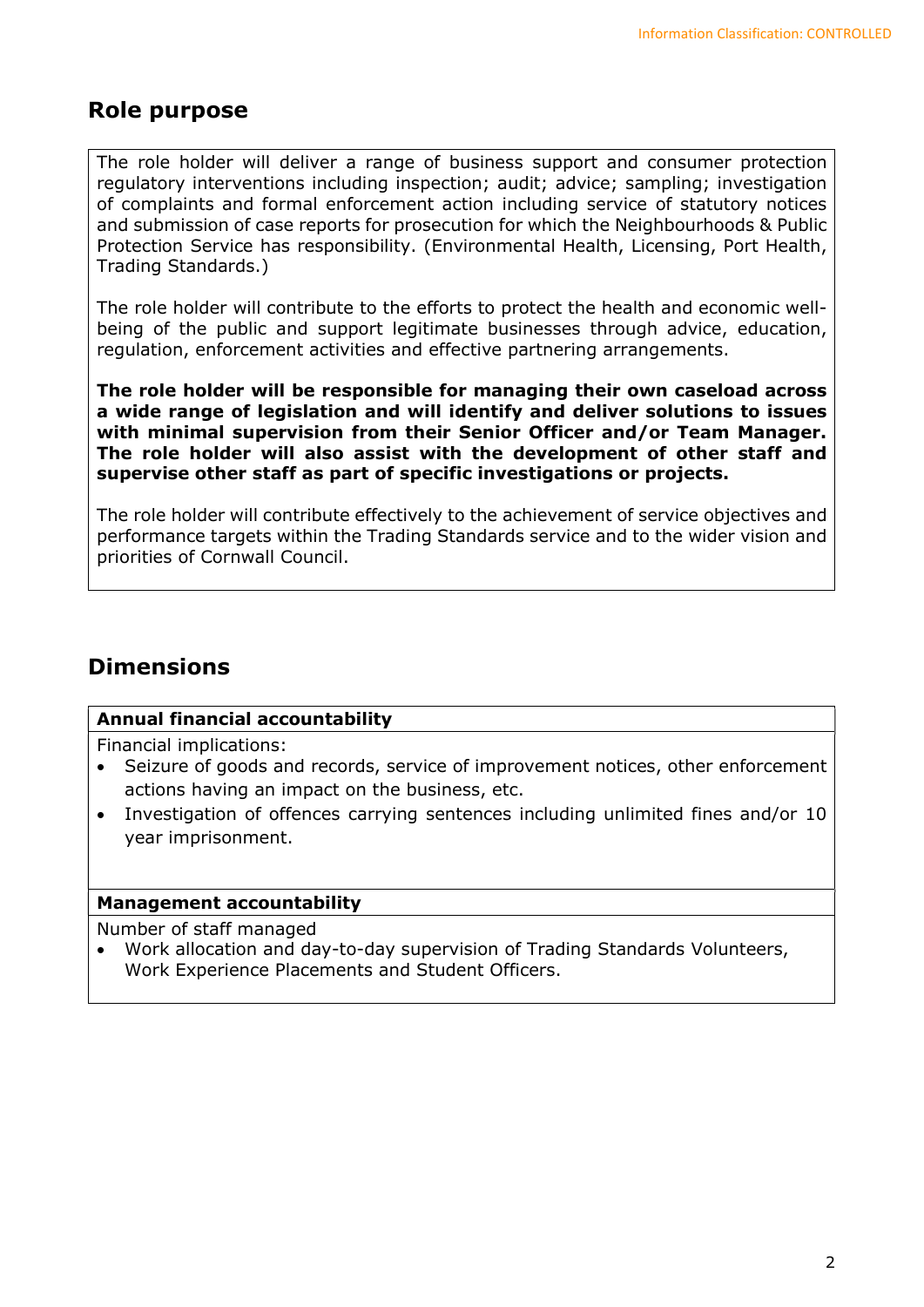# Accountabilities

Cornwall Council is a dynamic organisation and the particular duties and accountabilities may vary from time to time without changing the general character of the role or the level of responsibility entailed. Individual objectives will be agreed via the PDS appraisal process

1. Conduct investigations into alleged criminal offences, breaches, unfair trading practices and unsafe working practices, including;

(a)Confronting and challenging alleged offenders/traders.

- (b)Conducting formal interviews of alleged offenders at Police Stations, Public Protection offices or on trade premises.
- (c) Obtaining witness evidence including from technical/expert witnesses.
- (d)Seizing goods and documents by virtue of search warrants or statutory powers.
- (e)Preparation of legal case files for consideration by Senior Managers and Legal Services.
- (f) Giving evidence in Court (Magistrates and Crown Courts).

(g)Providing support and mentoring to other officers during investigations.

2. Conduct programmed and reactive inspections of local businesses, business premises (including 'high risk' businesses) vessels and vehicles to ensure compliance with Trading Standards legislation, including;

(a)Sampling and testing of products and services.

- (b)Assessing products, services and business practices for compliance with legislation and associated codes and standards.
- (c) Assessing premises and working practices for compliance with legislation and associated codes and standards.
- (d)Making judgements as to appropriate courses of action where non-compliances are detected.

3. Provide legal and best practice advice to businesses in writing, by phone and in person to assist compliance with Trading Standards legislation.

4. Provide legal and practical advice to members of the public to enable them to resolve disputes with local businesses or to take appropriate alternative actions.

5. Undertake research into relevant consumer protection and/or business and industry related issues to inform future activity.

6. To provide practical assistance to other officers in the course of their duties.

7. Maintain professional competence through continual professional and personal development activities.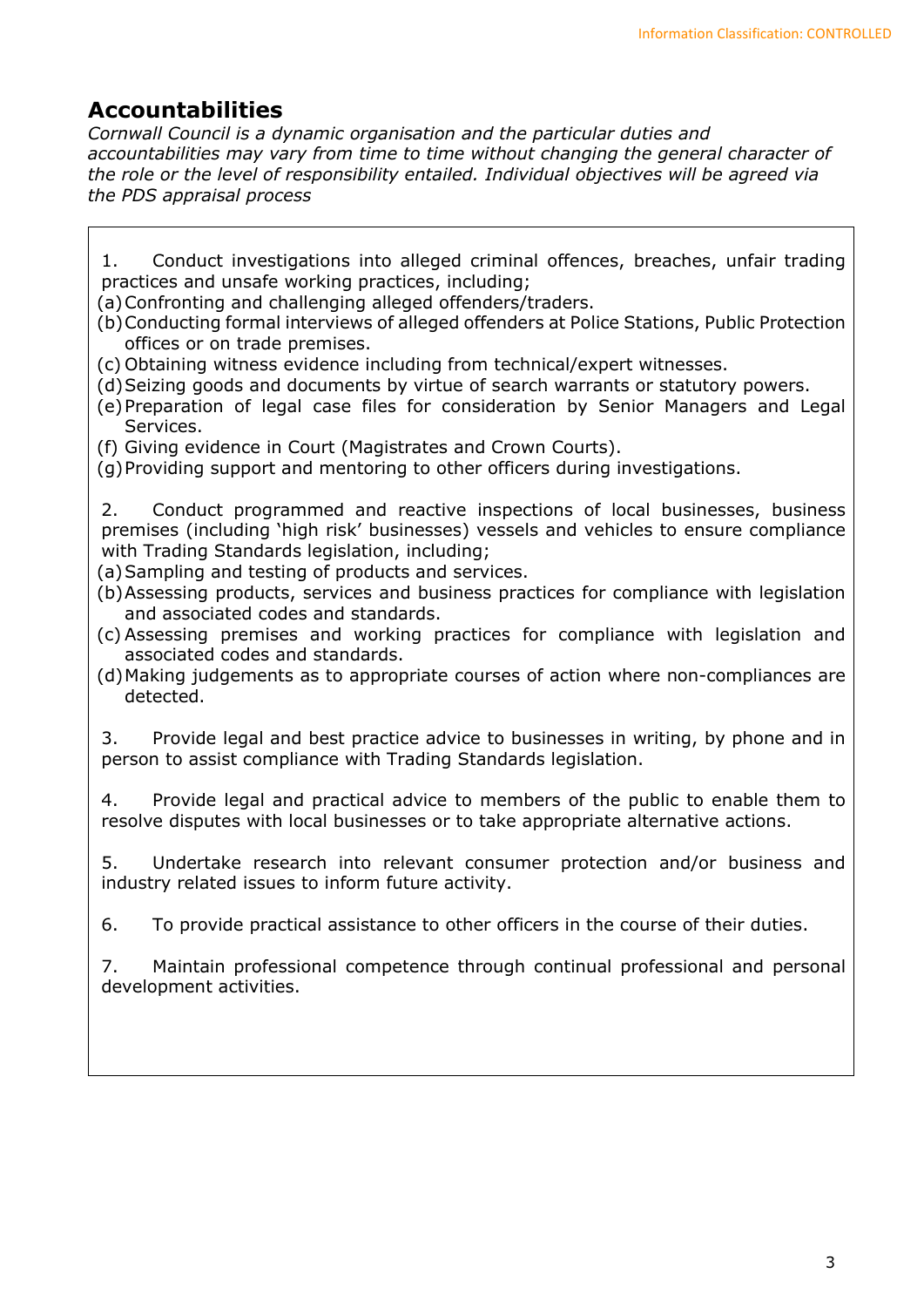# Corporate accountabilities

## Information security and governance

Manage information in line with the Council's policies, procedures and guidance on subjects such as Data Protection, Freedom of Information, confidentiality, information security and sharing, the information lifecycle and data quality, to ensure compliance and efficient and effective information governance.

# **Safeguarding**

Maintain awareness of Council policies and practices regarding the safeguarding of children, young people and/ or adults who may be at risk. Report concerns/ allegations in accordance with corporate guidance and procedures.

## Equality & Diversity

Work to eliminate unlawful discrimination, harassment and victimisation and report incidents as they occur. Treat everyone with dignity and respect and ensure individual's needs are met. Challenge inappropriate behaviour and language constructively, advising on alternatives so the opportunity for change can be considered.

# Key objectives

The post holder will be expected to undertake duties principally relating to:

## Fair Trading

- Regulating the motor trade
- Tackling doorstep crime and scams
- Preventing illegal sales of tobacco and alcohol/ protecting children from illegal underage sales
- Tackling the production and sale of counterfeit products.
- Promoting fair and legal business practices

## Quality Standards & Animal Health

- Animal health and welfare on farms
- Animal by-products and animal-human disease control
- Food and feed hygiene on farms and food quality standards
- Ensuring consumer product safety
- Weights and measures

#### The role holder will also be expected to support and promote the commercial activities of the Neighbourhoods & Public Protection Service, including;

- Business accreditation schemes (Buy with Confidence, Made in Cornwall, etc).
- Assured business advice services.
- Training for local businesses and their staff.
- Primary Authority arrangements.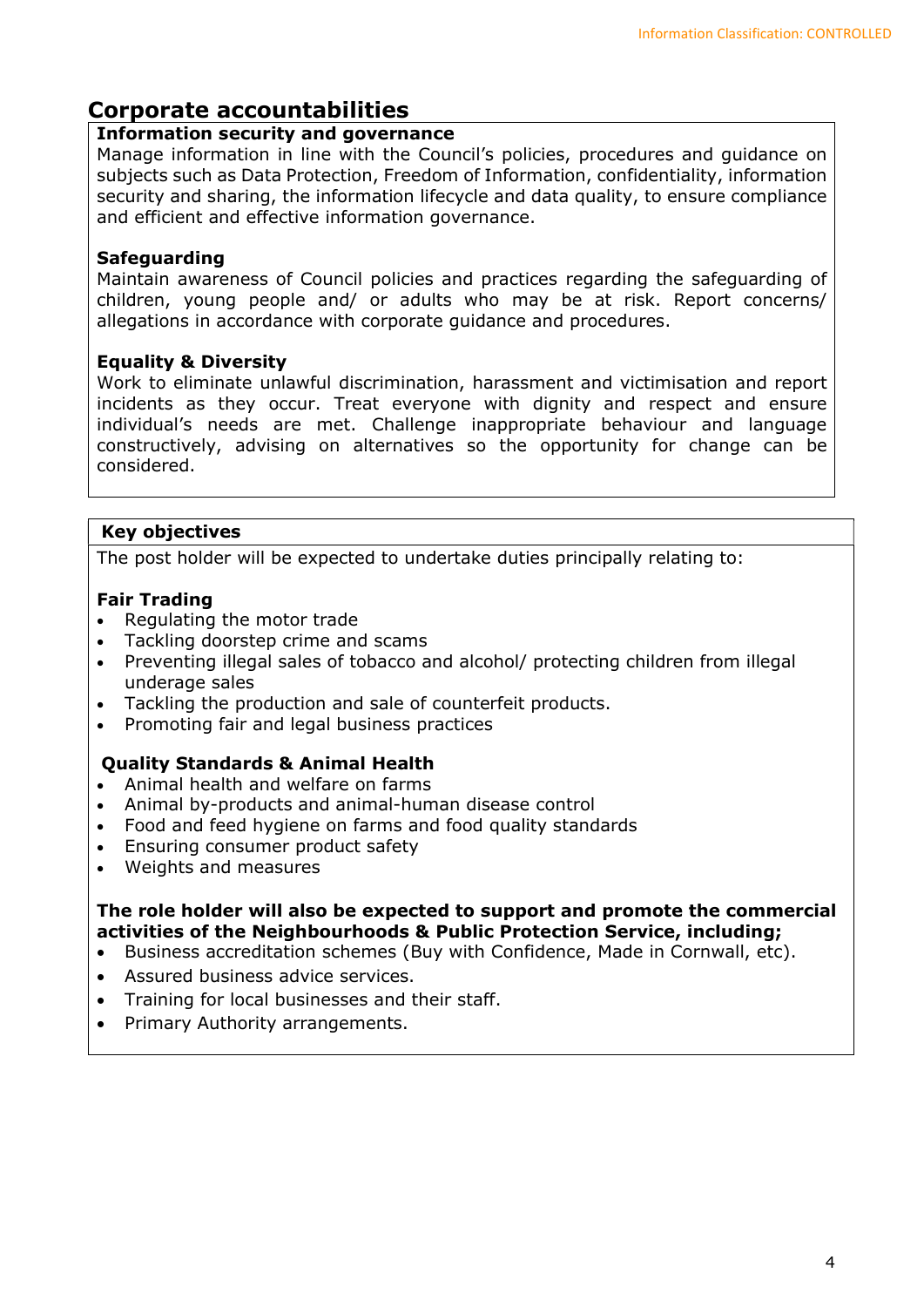# Competencies and other requirements

We use the following criteria below to assess your suitability for the role; please refer to the recruitment & selection column to establish at which stage the criteria are assessed. Requirements assessed at the 'Application' stage represent the minimum essential requirement for shortlisting purposes

| <b>Behaviours</b>                                                                                                                                                                                                                                                                                                                                                                                                                                                                                                                                                                                                                                                                                                                                                               | <b>Recruitment and</b><br>selection |
|---------------------------------------------------------------------------------------------------------------------------------------------------------------------------------------------------------------------------------------------------------------------------------------------------------------------------------------------------------------------------------------------------------------------------------------------------------------------------------------------------------------------------------------------------------------------------------------------------------------------------------------------------------------------------------------------------------------------------------------------------------------------------------|-------------------------------------|
| <b>Working together</b><br>You understand and focus on customer needs and work well with<br>colleagues and partners<br>• You understand and are attentive to the needs of your<br>customers<br>You listen to the views of others and seek them out<br>You support and show consideration for others<br>You work well with colleagues and partners and acknowledge<br>the different ideas, perspectives and backgrounds of others<br>You are committed to the protection and safeguarding of<br>children, young people and vulnerable adults<br>You share information and expertise with others<br>$\bullet$<br>You are honest, you respect and you build relationships of<br>$\bullet$<br>trust<br>You share your achievements and acknowledge<br>the<br>achievements of others | Interview.                          |
| <b>Personal responsibility</b><br>You take responsibility for your work, your environment and your<br>development<br>• You are trustworthy and reliable<br>• You pay attention to your own health, safety and wellbeing<br>and that of others<br>You acknowledge errors, report them as appropriate and play<br>$\bullet$<br>your part in addressing them<br>You appropriately challenge unhelpful behaviour<br>You seek feedback and review your own contribution<br>$\bullet$<br>You are open to change and improvement<br>You take responsibility for your development<br>You are enthusiastic about and take pride in your work                                                                                                                                             | Interview.                          |
| <b>Resourceful</b><br>You apply expertise, solve problems and make improvements to<br>deliver good customer outcomes<br>• You plan and organise your work and manage your time<br>effectively<br>You gather relevant information, analyse it and make timely<br>informed decisions in the course of your work<br>You are flexible and adaptable<br>$\bullet$<br>You respond constructively to change<br>You demonstrate financial awareness relevant to the job you<br>do<br>You use your initiative and are creative in problem solving<br>You deliver results and manage customer expectations                                                                                                                                                                                | Interview.                          |